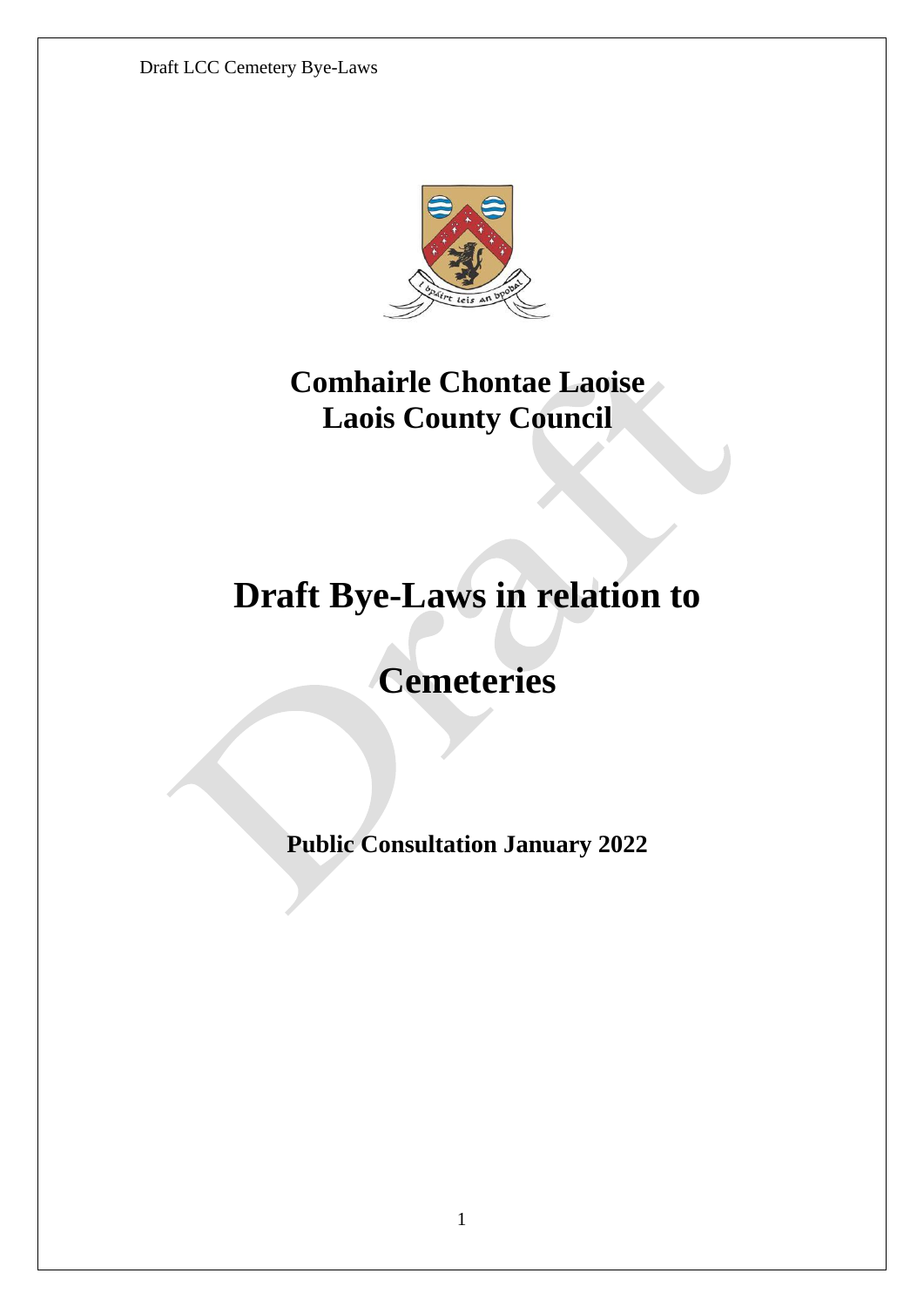#### **BYE-LAWS**

Made by Laois County Council under the Local Government Act, 2001 (as amended) for the regulation of Cemeteries in the County of Laois, in the operational control or in the ownership of Laois County Council.

### **GENERAL REGULATIONS FOR CEMETERIES**

#### **SHORT TITLE**

**1.** These Bye-Laws may be cited as the Laois County Council (Cemeteries) Bye-Laws, **2022**.

## **INTERPRETATION OF TERMS/DEFINITIONS**

**2.** Throughout these byelaws the use of the following terms shall have the following meanings:

"The Council" means Laois County Council.

"Cemetery" means any cemetery or burial ground under the control or in the ownership of the Council.

Grave space means an area designated for the burial of persons, and where the context so requires shall include a columbarium or part thereof.

"Lawn Cemetery" means a Cemetery or part of a Cemetery wherein kerbs or other similar items shall not be permitted to be placed and where all parts of the Cemetery comprising burial plots shall be maintained as grassed areas.

"Member of the same family" means the father, mother, husband, wife, son, daughter, sister or brother of the person last interred in a specific burial plot, or some person who was permanently residing with the person last interred therein, at the time of that person's death.

"Right of burial" means the right to be interred in a burial plot under these bye-laws or otherwise.

"Burial rights owner" means a person who has acquired a right of burial in a burial plot whether under these bye-laws or otherwise.

"Plot" means an area of a cemetery consisting of one or two grave spaces otherwise described as a single plot or a family plot.

"Registrar" includes any of the following:

- A person appointed by the Council to have the care and management of a cemetery, or
- an employee of the Council with responsibility for cemeteries, or
- a person otherwise appointed by the Council to execute the functions of Registrar.

"Monument" includes any tomb, monument, vault, headstone, tablet, kerbstone or permanent structure of any description or material erected or constructed (or intended to be erected or constructed, or with the potential to be erected or constructed) on or at any grave space or place of burial in a Cemetery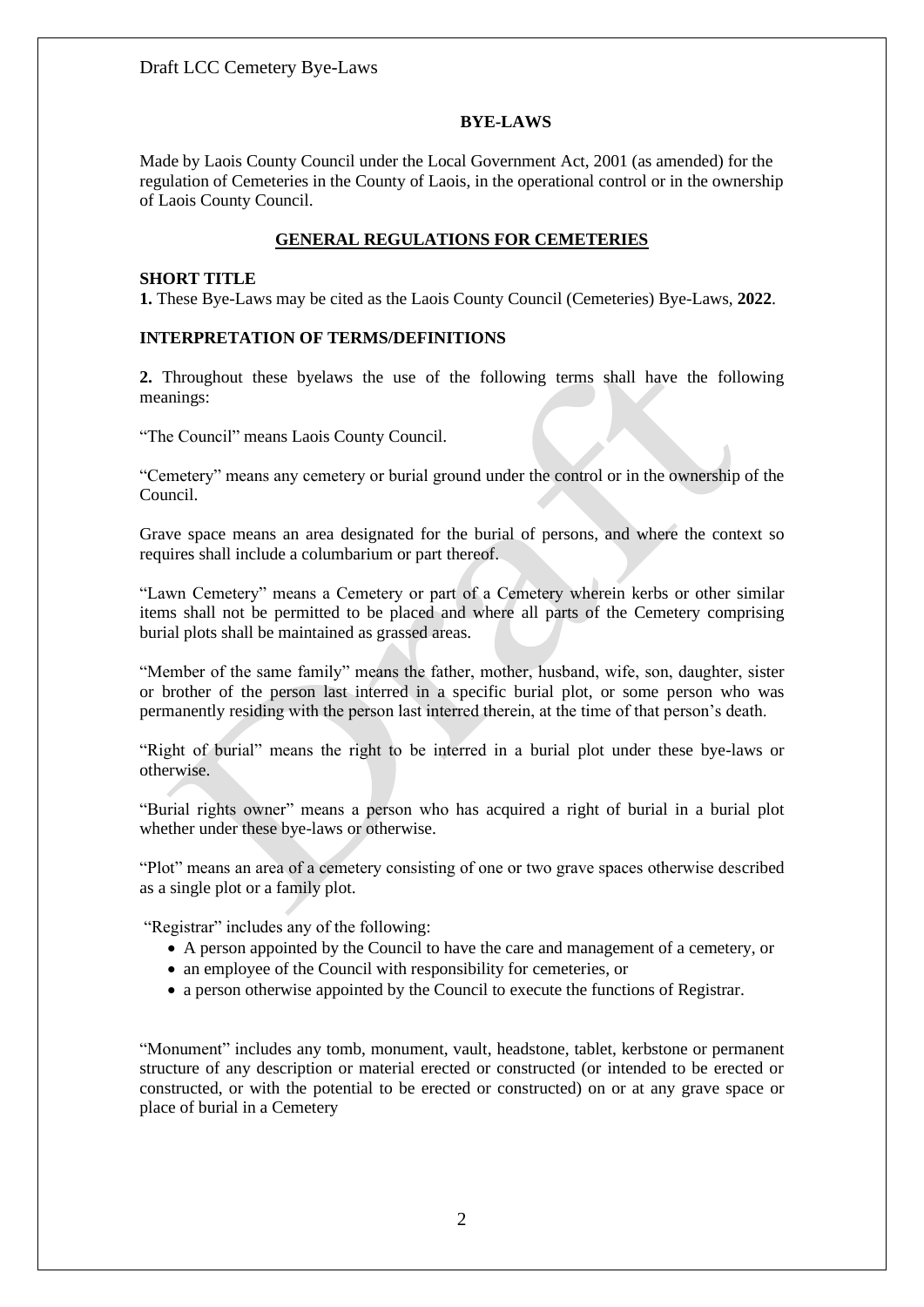"Beam/foundation" means support for headstone or monument where already provided in the cemetery.

"Independent Cemetery Contractor" means a person who executes work or seek to execute work within a Cemetery and includes any gravedigger and any erector of monuments or other contractor or person not employed directly by the Council to execute work in a Cemetery.

"Authorised person" means a person appointed by the Council to be an authorised person for the purposes of these bye-laws or a member of An Garda Síochána

#### **APPLICATON OF BYE-LAWS**

**3.** These bye-laws shall apply to all Cemeteries under the control or in the ownership of the Council.

#### **CESSER OF EXISTING BYE-LAWS**

**4.** On the coming into operation of these bye-laws, all existing bye-laws, rules and regulations relating to cemeteries under the control of, or in the ownership of, the Council shall cease to have effect.

#### **HUMAN REMAINS**

**5.** Only human remains and cremated human remains shall be interred in a Cemetery.

#### **MODE OF BURIAL**

**6.1** No interment shall be permitted in any Cemetery, nor shall any body of a deceased person be admitted into any place of reception of bodies previous to interment, unless the body is enclosed in a coffin of wood or other sufficiently strong material. Cremated remains must be contained in an urn or small casket.

**6.2** Uncoffined burials shall be permitted in a cemetery, or an area of a cemetery, designated for that purpose unless a direction has been issued not to do so by the relevant Sanitary Authority or the Health Service Executive. Uncoffined bodies shall be wrapped in sufficiently robust material. Where an uncoffined burial is permitted, any reference in these provisions to a coffin shall be read as including a reference to wrappings of the uncoffined body.

### **DEPTH OF BURIAL**

**7.** No coffin or casket shall be buried in any unwalled burial plot unless the lid or upper surface thereof shall be sunk to a depth of at least 1.2 metres below the ordinary level of the ground.

#### **FIRST INTERMENT**

**8.** Each grave, when opened for the first interment therein, shall be sunk to the perpendicular depth of 2.45m at least, or in case the nature of the sub-soil will not permit of the grave being sunk to such depth, then to such lesser depth as the Council shall specify.

#### **OPENING OF BURIAL PLOTS**

**9.1** No unwalled burial plot shall be re-opened within fourteen years after the burial of a person unless to bury another member of the same family, in which case a layer of earth not less than 250mm in depth shall be left undisturbed above the previously buried coffin or casket; but if on re-opening any burial plot the soil be found to be offensive, such soil shall not be disturbed. In no case shall human remains be removed from the burial plot.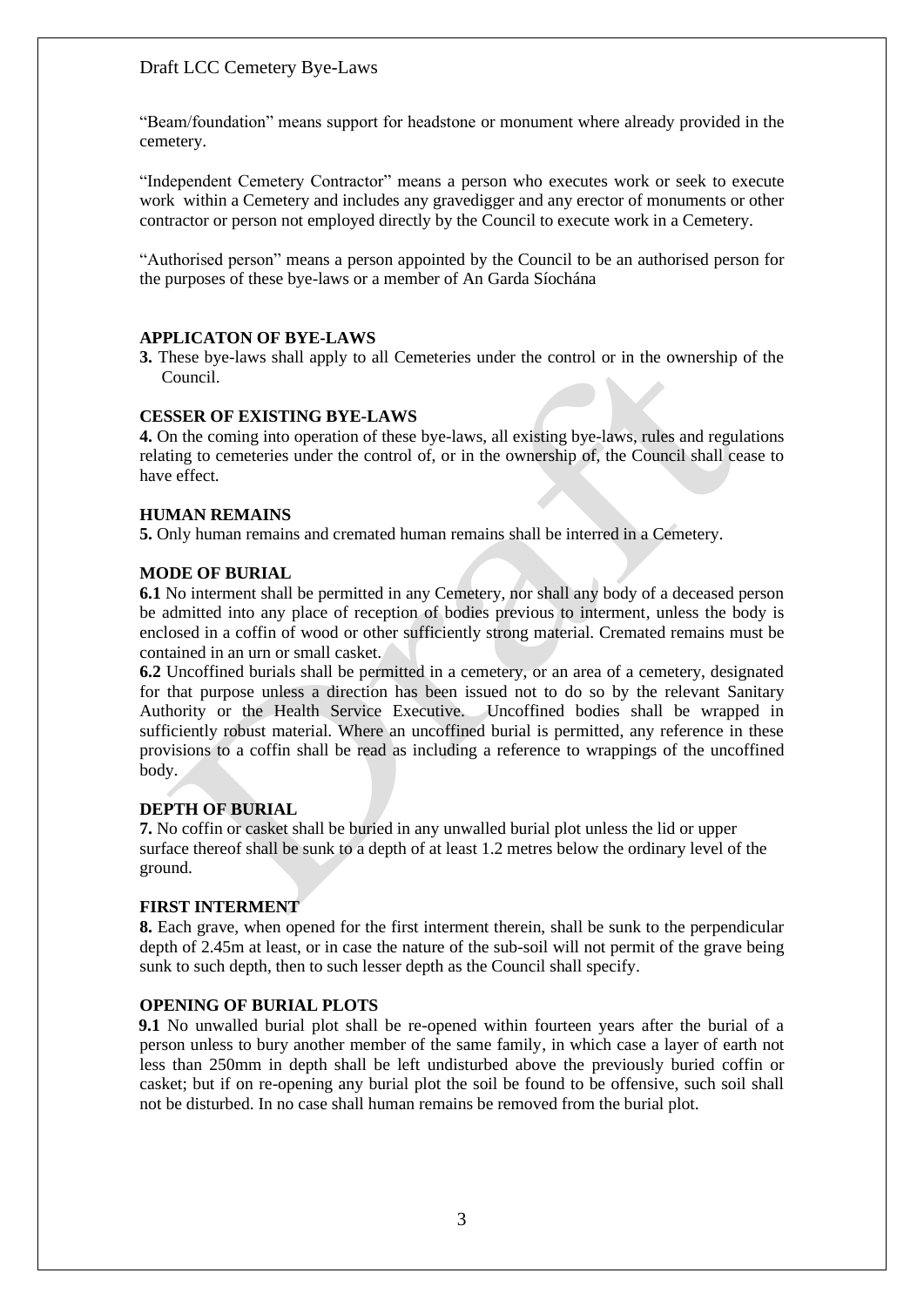**9.2** No burial plot, in which any body has been interred, shall be opened, save for the purpose of interment or exhumation or the erection of a tombstone or headstone, without the written permission of the Council to be previously produced to and left with the Registrar.

## **INTERRUPTION OF INTERMENT**

**10.** Any person unlawfully preventing or attempting to prevent the interment of any person in a Cemetery, or unlawfully preventing or disturbing the celebration of funeral rites over any person, shall be in breach of these bye-laws.

### **EXHUMATION**

**11.** No body, nor the remains of any body, shall be removed from one place of burial to another, or exhumed (except under the conditions set forth in byelaw 9.1 of these bye-laws) without the prior written consent of the Council which shall be in the form of a Licence ("the Licence") and with such precautions as the Council may prescribe as the condition of such Licence; and any person who shall remove or assist in removing any such body or remains contrary to this Rule, or who shall neglect to observe the precautions prescribed as the condition of the Licence for removal, shall be in breach of these bye-laws.

### **VISITORS**

**12.1** Visitors to a Cemetery shall enter and leave the Cemetery only by means of the entrance. A visitor shall close and re-secure any gate they open at a Cemetery.

**12.2** Visitors shall not walk on any of the shrubberies in a Cemetery. Where paths or avenues are provided no person shall walk on burial plots or enclosures but shall confine themselves to the paths or avenues therein.

**12.3** Visitors shall not interfere with any of the tombs or monuments or headstones or any columbarium or with any flowers, shrubs or wreaths within the Cemetery.

**12.4** Save as set out at 12.5 below no person shall allow or cause a dog or other animal to enter a Cemetery.

**12.5** Guide dogs accompanying persons with visual impairment are permitted to enter a Cemetery.

## **MISCONDUCT**

**13.** All persons shall conduct themselves in a quiet and orderly manner while in a Cemetery and no person shall: -

- Play any sound reproducing equipment without the consent of the Council or
- Wilfully create any disturbance in a Cemetery or
- Commit any nuisance in a Cemetery or
- Wilfully interfere with any burial taking place in a Cemetery or
- Wilfully interfere with any burial plot or vault, any tombstone or any other memorial or any plants on any such burial plot or
- Play at any game or sport in a Cemetery or
- Ride a bicycle, skateboard or other similar machine in a Cemetery or
- Knowingly permit trespass by animals.

## **FENCING AND DRAINAGE**

**14.** Every Cemetery shall be kept sufficiently secured; and, if necessary, may be under drained to such a depth as will prevent water remaining in any grave or vault.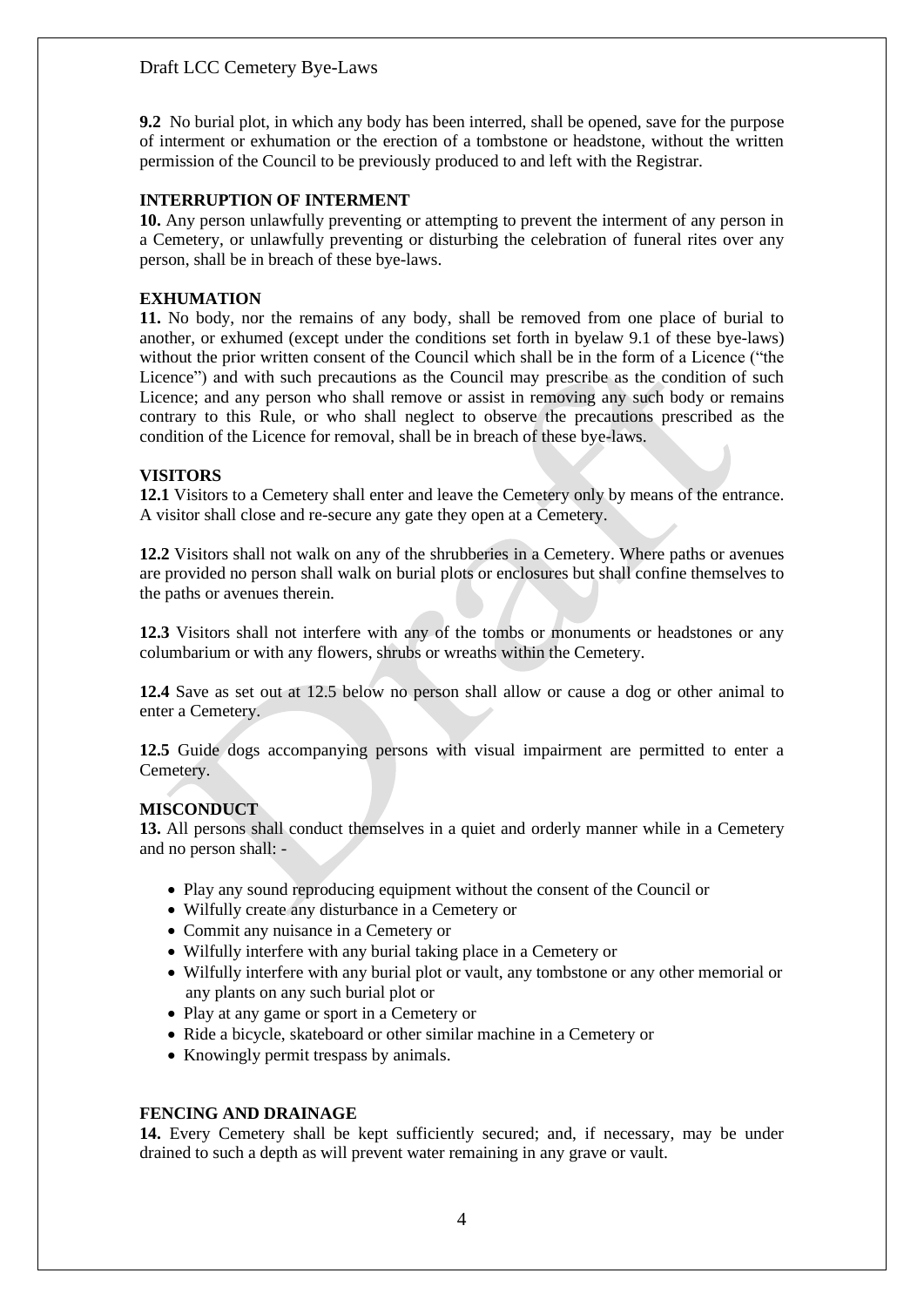### **BURIAL PLOT SPACES**

**15.1** In all new Cemeteries, the area to be used for graves shall be divided into grave spaces, to be designated by convenient marks, so that the position of each grave space may be readily ascertained.

**15.2** In all new Cemeteries a corresponding map or maps of the Cemetery shall be kept in some convenient place, at or near the Cemetery, and shall be made available for inspection by all persons. On such map or maps every grave space shall be shown with its distinctive mark inscribed thereon. Such maps may be in paper or electronic format.

### **REGISTER OF BURIALS**

**16.1** A proper Register (hereinafter referred to as the Register) shall be constantly kept in some convenient place at or near the cemetery, or at the place of residence of the Registrar, or at the principal offices of the Council and shall be open for inspection at all reasonable times; but no person except a Registrar shall be permitted to write in the Register save as hereinafter mentioned.

**16.2** The Council may cause any Register to be kept in electronic or machine-readable format as an alternative to paper format

**16.3** A printed copy of these Bye-laws shall be kept affixed to any Register kept in a paper format.

## **ENTRIES IN REGISTER**

**17.1** Before the interment of any person in a cemetery, or before admission into such place of reception as aforesaid, the Registrar shall, after due enquiry as to the facts from some relative of the deceased, or from the person having the direction and management of the interment, cause an entry to be made in the Register, in plain and legible characters, under its proper headings, and in order, of the First Name and Surname, time of death, sex, age, religious persuasion, and occupation or rank in life of the deceased, together with his or her last place of residence, and marital status.

**17.2** After the interment, due entry shall be made under its proper heading of the distinctive mark of the grave; and the signature of the person having the management of the interment shall be affixed in the last column but one, in token of the accuracy of the foregoing statements; and such signature shall be attested by the signature of the Registrar, in the last column. Any such person wilfully refusing to give to the Registrar information as to the matters aforesaid, shall be in breach of these bye-laws. Any such person wilfully refusing to confirm information as to the matters aforesaid by means of signature, or to affix his signature as aforesaid, or by means of other mechanism implemented under 17.3 below, shall be in breach of these bye-laws.

**17.3** Where a Register is kept in electronic or machine-readable format, the Council may make provision for the omission for any requirement for a signature in 17.2 above and may make alternative arrangements for the confirmation of the accuracy of any information submitted.

**17.4** Cremated remains interred or inurned in a Cemetery shall be recorded in the Register in a similar manner to bodies interred in the Cemetery.

### **PURCHASE OF CERTIFICATE OF RIGHT OF BURIAL**

**18.1** Application to acquire a right of burial in a Cemetery shall be made to the Council. The application shall include the name and address in sufficient detail to ensure future identification against the Register of Burials. The applicant shall pay, when requested, to the Council any fees applicable at the time in respect of the acquisition of a right of burial.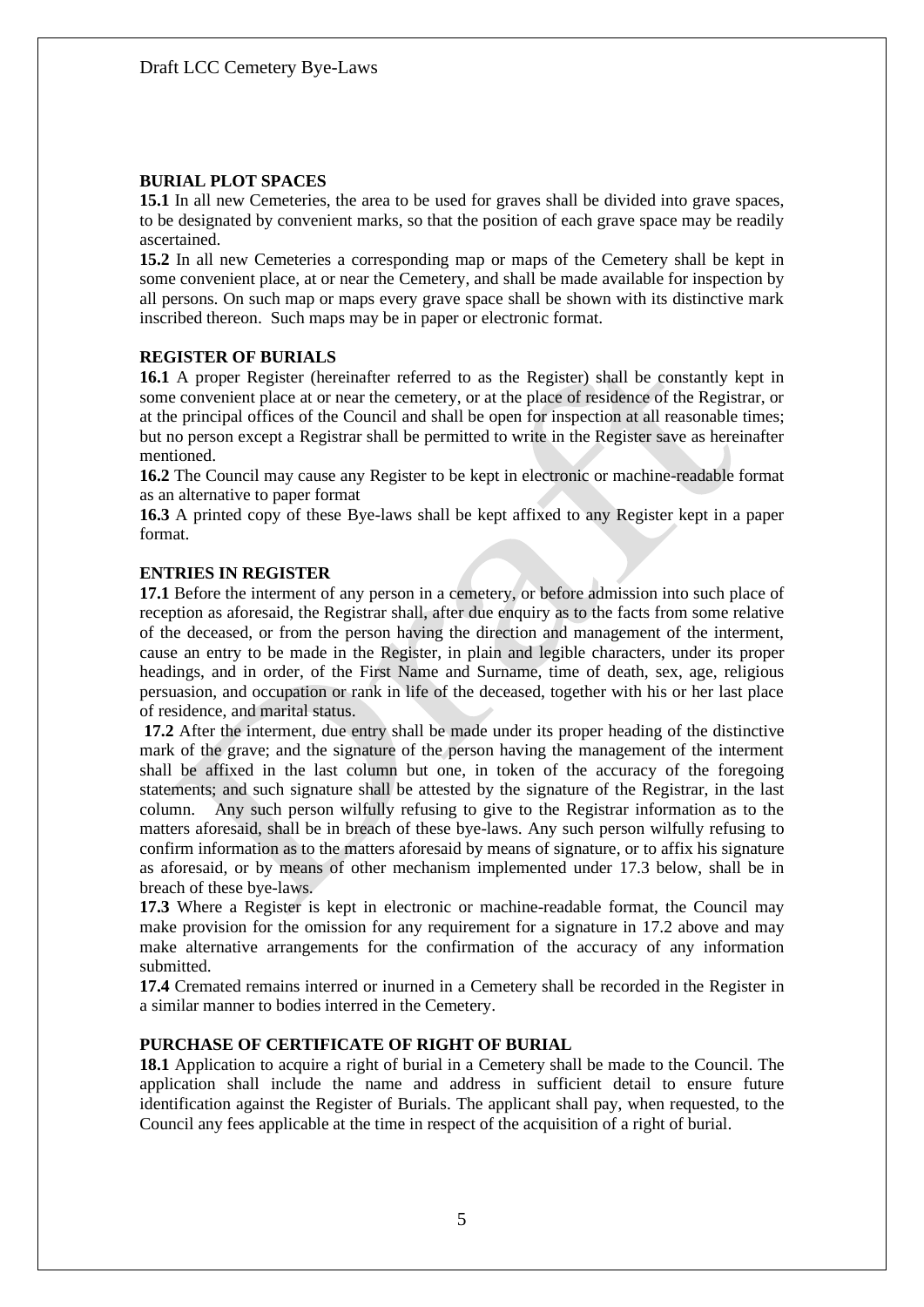**18.2** The acquisition of a right of burial in a Cemetery does not allow the erection of a headstone without a Certificate for Permission of a Monument under Byelaw 22.1.

**18.3** The selling of a right of burial in a Cemetery to a third party is not permitted. However, the Council will facilitate those wishing to return ownership of a right of burial to the Council. A right of burial may be transferred to an immediate family member.

### **MISCONDUCT**

**19.** The Registrar or Caretaker or any agent of the Council shall at all times be entitled and at liberty to remove from the Cemetery any person who appears to them to be engaged in misconduct therein, and to prevent any person from entering the Cemetery at prohibited times.

### **TREES**

**20.** No tree shall be planted by any person on any burial plot or other location in the Cemetery.

### **SHRUBS, HEDGING AND FLOWERS**

**21.1** The planting of shrubs and flowers in Lawn Cemeteries is not permitted. In older Cemeteries the planting of shrubs and flowers on burial plots shall only take place where the plots are enclosed by kerbs.

**21.2** Any flowers or wreaths placed on burial plots after burials have taken place shall be removed by the burial rights owners or their representatives within two months and shall be taken away from the Cemetery for disposal elsewhere.

**21.3** In Lawn cemeteries, Memorial flowers will be permitted only when placed on the headstone beam.

### **ERECTION OF MONUMENTS**

**22.1** No monument of any description or material shall be erected or constructed on any place of burial, or any burial plot, in the Cemetery, unless and until the structure has been approved of, in writing, in the form of a Certificate of Permission for a Monument by the Council.

**22.2** The Council may require information to be included in any application for a Certificate of Permission for a Monument including details of proposed monument, proposed materials, structural details and design details.

**22.3** The heights of any structure proposed shall not exceed 1.2 metres above beam level, unless specifically authorised by rules for the Cemetery issued under byelaw 41.1. All structures shall have re-enforced concrete basis with dowels.

**22.4** A Certificate of Permission for a Monument must be available for inspection by any Council Official on demand.

**22.5** The number of burials shall be clearly identified on any headstone provided.

**22.6** The Council may take down any monument which shall have been erected contrary to the terms and conditions upon which permission to erect same was granted, or in the event of it being erected without an official Certificate of Permission from the Council, or in the event of it exceeding the height permitted by these Byelaws, or in the event of it being constructed of materials other than those permitted by these byelaws. The Council may recover the cost of any removal from the person or persons responsible for the erection of the monument as a simple contract debt in a court of competent jurisdiction.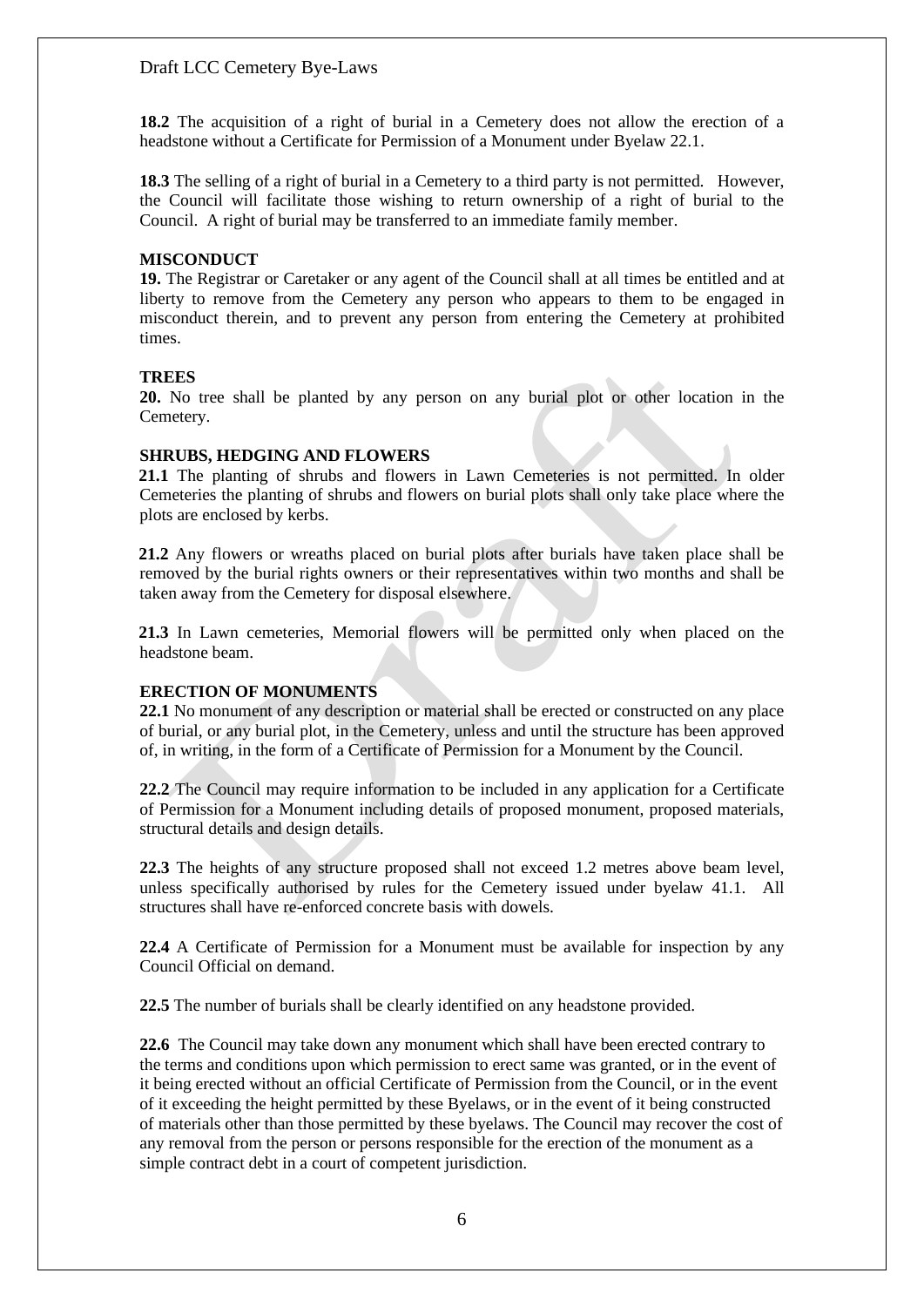**22.7** Temporary monuments shall not exceed a height of 0.6 metres above ground level.

**22.8** Burials shall be carried out in accordance with Health and Safety practice. Support apparatus shall be used in the excavation of graves wherever necessary and in all cases where the burial chamber exceeds 1.2 metres below ground level.

**22.9** The erection of Monuments and associated works to be undertaken during working hours only. For the purposes of this bye-law the working hours for a Cemetery shall be 8am to 5pm Monday to Friday and 8 am to 1pm Saturday unless otherwise set under the rules for that **Cemetery** 

**22.10** The company name of the supplier/installer of any monument shall be clearly and permanently displayed on the monument.

### **PERISHABLE AND UNSUITABLE MATERIALS**

**23.** The use of materials of a perishable nature such as timber, ironwork, ferrous metals or the like as part of any monument or structure in any Cemetery will not be permitted, except in cases of the erection of a temporary monument. Railings, chains and wind chimes are not permissible on burial plots or Monuments. Monument constructed of wood, glass, or tiles are not permitted in a Cemetery. The use of plastic or synthetic materials may only be used following special permission issued by the Council.

## **KERBS**

**24.1** Where any Cemetery, or any part of a Cemetery, has been provided and developed as a Lawn Cemetery, no kerbs of any description will be permitted under any circumstances.

**24.2** Any person who lays, or seeks to lay, a kerb at or around a burial plot in any Cemetery, or any part of a cemetery, which has been designated as a Lawn Cemetery, shall be in breach of these byelaws.

**24.3** In any Cemetery, other than a Lawn Cemetery, where the layout is such that the Council may grant permission for kerbs to be erected, the Council may specify the maximum height of the top of the kerb or whether such kerb shall be kept flush with the adjoining ground level.

## **FOUNDATIONS USING BEAMS**

**25.** In any Cemetery where headstone beams have been provided at any time, the headstone or any other type of monument being proposed shall be erected using the appropriate headstone beam as the foundation. Any material such as concrete, mortar or the like used in the erection of the monument shall not be allowed to extend outside the top of the Beam, and all surplus material shall be removed from the Cemetery by the person in charge of the erection of the monument.

#### **FOUNDATIONS WHERE BEAMS WILL NOT BE AVAILABLE**

**26.** Where the beam is not provided, the foundation for the headstone shall be cast as a single unit. The foundation shall be constructed of good quality concrete with an 8-day crushing strength of not less than 30N/mm². The minimum dimensions shall be 300mm deep by 225mm wide. It shall contain minimum reinforcement of 4 No. 12mm mild steel bars, 2 of which shall be located near the lower face of the foundation and 2 of which shall be located near the upper face of the foundation. The steel will have minimum cover on all sides of 50mm. The foundation shall be entirely within the boundaries of the burial plot, which it is enclosing. Full details of construction of beam should be agreed with the Council before commencement of work.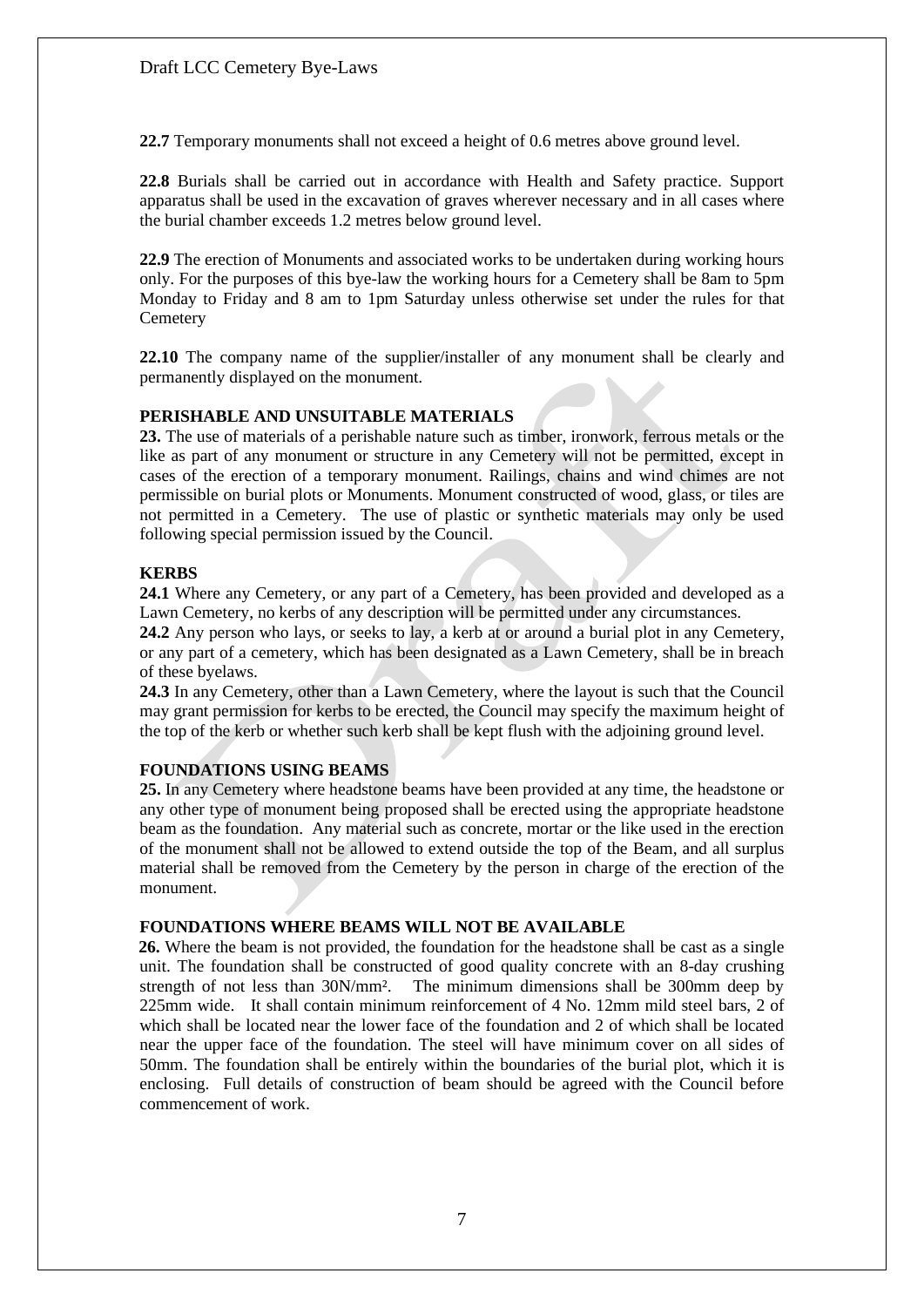## **WORKS**

**27.1** The dumping and mixing of sand, gravel and cement or other materials for making concrete or erecting monuments is not permitted on paths or unprotected ground and must be carried out on portable platforms.

**27.2** All surplus materials left over when the work has been completed shall be removed from within the confines of the Cemetery by the contractor or the burial rights owner at the time of the completion of the works.

**27.3** All works in erecting monuments or the like carried out in the cemetery either by the owners of the burial plots, their agents or representative, including monumental contractors, may be subject to supervision and control of the Council Engineer or their representative.

#### **REMOVAL OF BROKEN OR OTHER MONUMENTS**

**28.1** The removal and repair of broken monuments is the responsibility of the burial rights owner. The Council may take down and remove any monument or any other object which may have been placed at any time within the Cemetery, either with or without authority, which may have fallen into decay, or which in the opinion of the Council is not being maintained or has become a nuisance or a potential danger to ordinary users of the Cemetery. In such cases, the Council may recover the cost of any such removal from the burial rights owner or owners, by a simple contract debt.

**28.2** Notwithstanding what is stated at bye-law 28.1 above, the same shall not confer any right to move or otherwise interfere with ancient headstones, footstones or other such feature within the vicinity of a national monument or other place included in the register of monuments and places.

#### **SELLING ARTICLES**

**29.** No person shall sell or offer or expose for sale any articles, commodity or thing of any kind whatsoever or solicit for orders from the same within the Cemetery. Any person soliciting orders within the Cemeteries for the erection or repair of memorials will be required to leave the Cemeteries and will not be admitted again without the permission of the Council.

### **THE USE OF MOTOR VEHICLES**

**30.** Any person using a motor vehicle in a Cemetery shall only do so on a carriageway suited to the purpose and with the consent of the Council and shall abide by any speed limit enforced at the time. Permits allowing vehicles to be driven into a Cemetery for any purpose other than attending a funeral must be obtained from the Council on application.

#### **MUSIC, TELEVISION AND CAMERAS**

**31.** The use of a still camera, a cine camera, a video camera, a television camera or similar equipment or recording device is prohibited in a Cemetery during an interment at the Cemetery, or immediately before such interment, or in the hour after such interment. Such recording equipment shall not be used to photograph or otherwise record mourners or any part of a funeral cortege within the Cemetery, without the prior consent of the Council. In considering any such request for permission, the Council may consider any wishes expressed by the next of kin of the person being interred.

## **CREMETATED REMAINS - INTERMENT OF ASHES**

**32.1** Cremated remains shall not be scattered in a Cemetery.

**32.2** Cremated remains may be interred in coffins or caskets or other approved containers in conventional burial plots or in burial plots for cremated remains. Cremated remains must be interred in a container of bio-degradable material. Cremated remains, which are interred in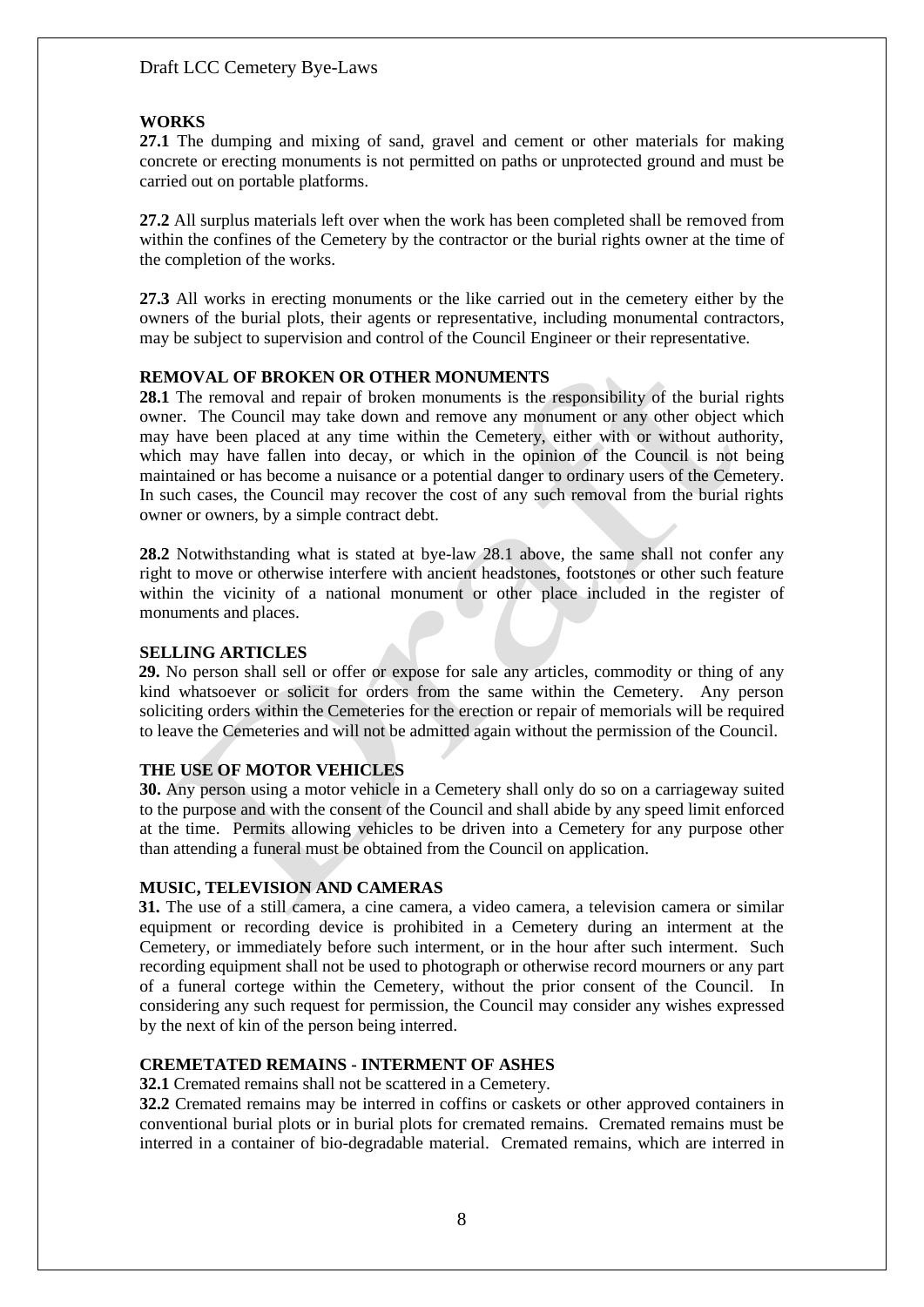the ground, may be interred in an urn or small casket or other approved containers in conventional grave spaces or grave spaces for cremated remains.

**32.3** The Council may provide columbarium walls or other facilities for inurning cremated remains.

### **WALLED BURIAL PLOTS**

**33.** All walled plots and vaults must be kept in repair by the burial rights owner.

### **ERECTION OF MEMORIALS**

**34.** A burial rights owner shall employ their own Independent Cemetery Contractor to erect any memorial or to remove and replace the same at the re-opening of a burial plot. Such Independent Cemetery Contractor shall comply with such conditions as may be specified from time to time by the Council. Any person contravening this bye-law shall immediately leave the Cemetery on request and shall not enter without the permission of the Council.

### **WASTE**

**35.** Any person creating waste in a Cemetery shall arrange for its prompt removal from the Cemetery.

### **HEALTH AND SAFETY LEGISLATION**

**36.** All persons carrying out work within a Cemetery shall have due regard to and shall comply with any instruction issued by the council concerning safe working practices within a Cemetery.

#### **NON-CEMETERY WORKERS**

**37.** Funeral directors and Independent Cemetery Contractor shall all operate as independent contractors and shall abide by all rules and regulations of the Cemetery they are working in.

#### **DAMAGE**

**38.** Any damage done to lawns, burial plots, walls, drives, trees, shrubs or other property by non-cemetery workers must be repaired by those persons causing such damage.

#### **INDEPENDENT CEMETERY CONTRACTORS**

**39.1** No Independent Cemetery Contractor shall erect any monument in a Council Cemetery or carry out other construction or maintenance work on a monument in a Council Cemetery after a period of three months from the adoption of these bye-laws unless he is entered on a Register of Independent Cemetery Contractors maintained by the Council. An entry in the Register of Independent Cemetery Contractors may be in respect of all Council Cemeteries or in respect of one or more Council Cemeteries.

**39.2** The Council may from time to time set conditions for admission to its Register of Independent Cemetery Contractors and conditions for maintaining an entry in the Register of Independent Cemetery Contractors.

**39.3** The Council may set conditions in respect of:

- insurances to be held by Independent Cemetery Contractors,
- competence and work record of Independent Cemetery Contractors,
- construction standards or other standards to be observed by Independent Cemetery Contractors within a Cemetery
- other matters relevant to the proper execution of work at a Cemetery

**39.4** All Independent Cemetery Contractors shall comply with such rules and regulations as may be introduced by the Council concerning the provisions referred to in bye-law 41.1.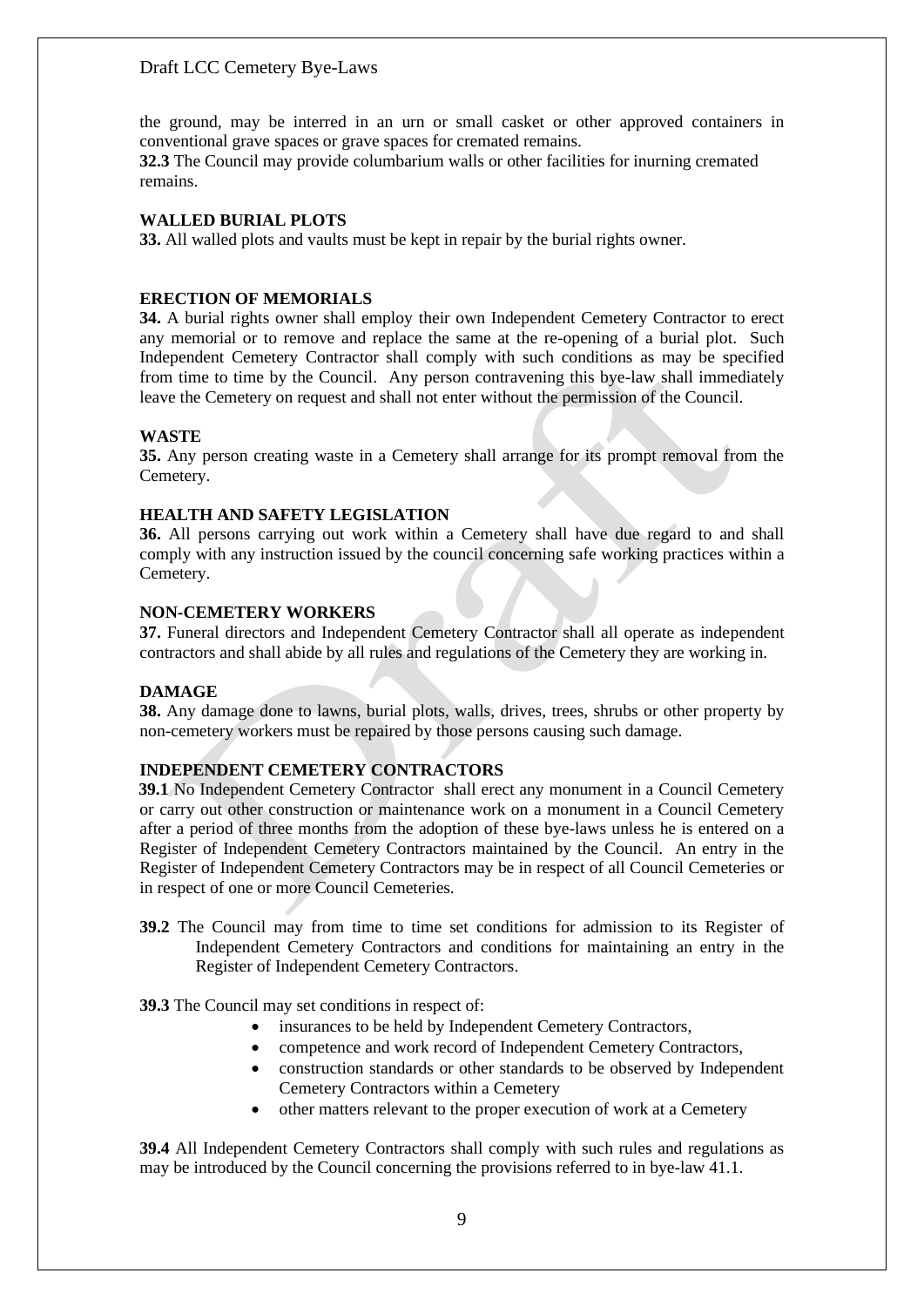**39.5** The Council may remove an Independent Cemetery Contractor from the Register of Independent Cemetery Contractors if:

- The Independent Cemetery Contractor erects, or assists in the erection of, a monument in a Council Cemetery where the erection of such monument has not been authorised in writing by the Council, or
- The Independent Cemetery Contractors fails in the opinion of the Council to carry out their work in a safe manner, or
- The Independent Cemetery Contractors fails in the opinion of the Council to work in a tidy manner within the Council Cemetery, or
- Otherwise does not abide by these bye-laws

**39.6** Before the Council removes any Independent Cemetery Contractors from the Register of Independent Cemetery Contractors, it shall in accordance with the principles of natural justice offer them the opportunity to make any representations they consider necessary.

## **NATIONAL MONUMENTS**

**40.1** Where a Cemetery is located within or in the vicinity of a National Monument or within or in the vicinity of a location which is noted in the Record of Monuments and Places or a structure which is entered in the Record of Protected Structures, any monument erected in such a Cemetery shall be in keeping with the character of such National Monument, Protected Structure or location.

**40.2** Without prejudice to the generality of the foregoing, the Council may in any rules it issues under bye-law 41.1, relevant to any Cemetery referred to in the preceding subparagraph, provide guidance on appropriate material and appropriate styles of construction and may prohibit other materials or forms or styles of construction.

#### **RULES**

**41.1** The Council may, by order, in respect of any Cemetery, issue Rules in respect of that Cemetery.

**41.2** Rules issued under bye-law 41.1 may cover any matter of detail in relation to the operation of that Cemetery, including opening hours, designation as a lawn cemetery, style of monuments, size of grave spaces, and times for burials.

**41.3** Persons using the Cemetery in respect of which rules have been issued by the Council shall abide by those rules.

## **WRITING ON MONUMENTS**

**42.** No person shall write any word or symbol upon any monument which would give rise to public offence.

#### **CONTRAVENTION OF BYE-LAWS**

**43.** A person who contravenes a provision of these bye-laws shall be guilty of an offence and shall be liable on summary conviction in the District Court to a fine not exceeding  $\epsilon$ 1,900.00

## **FIXED PAYMENT NOTICE**

**44.1** If an authorised person, has reasonable grounds for believing that a person is committing a contravention or has committed a contravention of a provision of these Bye-Laws the authorised person may give to the person a fixed payment notice as prescribed by the Local Government Act, 2001 (as amended) Section 206, stating:

a) That the person is alleged to have committed the contravention.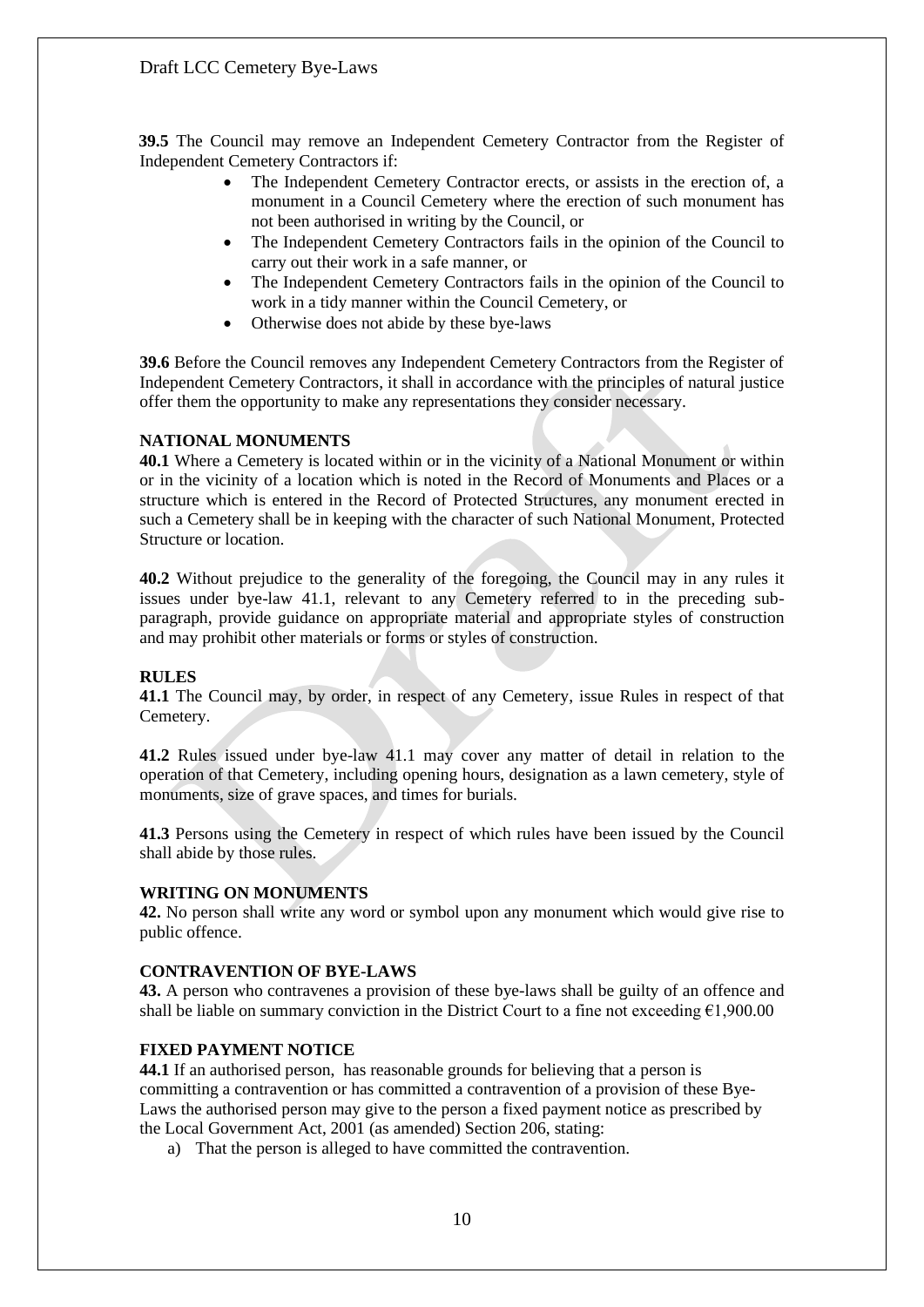- b) That the person may during the period of 21 days beginning on the date of the notice, make to Laois County Council a payment of  $E$ 75.00 accompanied by the notice, and
- c) That a prosecution in respect of the alleged contravention will not be instituted during the period specified in the notice and, if the payment specified in the notice is made during that period, no prosecution in respect of the alleged contravention will be instituted.

**44.2** Where a notice is given under 44.1 above

- a) A person to whom the notice applies may, during the period specified in the notice, make to Laois County Council the payment specified in the notice, accompanied by the notice,
- b) Laois County Council shall receive the payment and issue a receipt for it and may retain the money paid and no payment received shall in any circumstance be recoverable by the person who made it, and
- c) A prosecution in respect of the alleged contravention shall not in instituted in that period specified in that notice and, if the payment specified in the notice is made during that period no prosecution in respect of the alleged contravention shall be instituted.

**44.3** In a prosecution for a contravention referred to in 44.1 above, the onus of showing that a payment pursuant to a notice under this section has been made shall lie on the accused.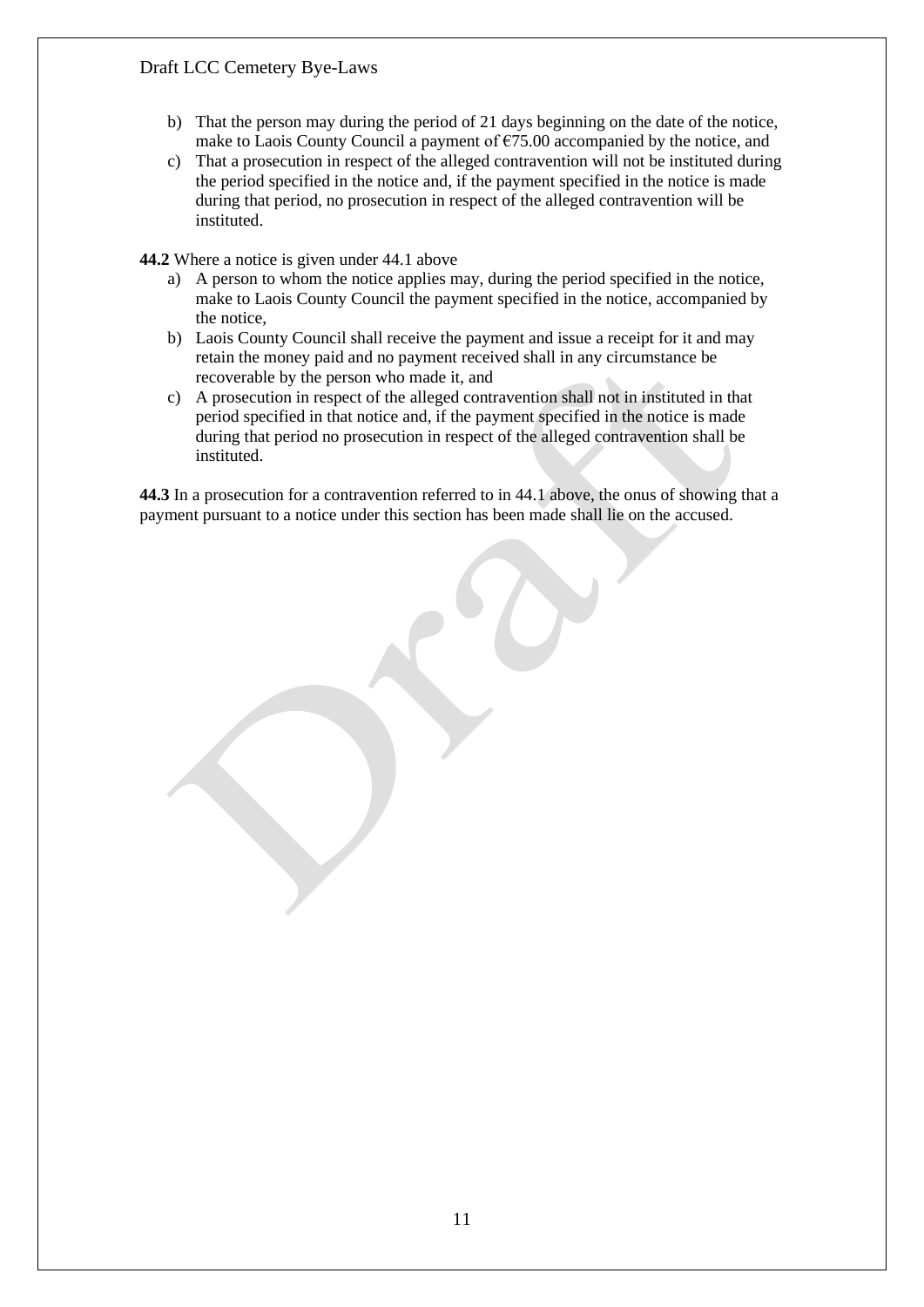**MADE** and **ADOPTED** under the Common Seal of

**LAOIS COUNTY COUNCIL** on the

 $\frac{2022}{ }$ 

#### \_\_\_\_\_\_\_\_\_\_\_\_\_\_\_\_\_\_\_\_\_\_\_\_\_\_\_\_\_\_ **CATHAOIRLEACH/NOMINATED MEMBER**

**DIRECTOR OF SERVICE**

\_\_\_\_\_\_\_\_\_\_\_\_\_\_\_\_\_\_\_\_\_\_\_\_\_\_\_\_\_\_\_